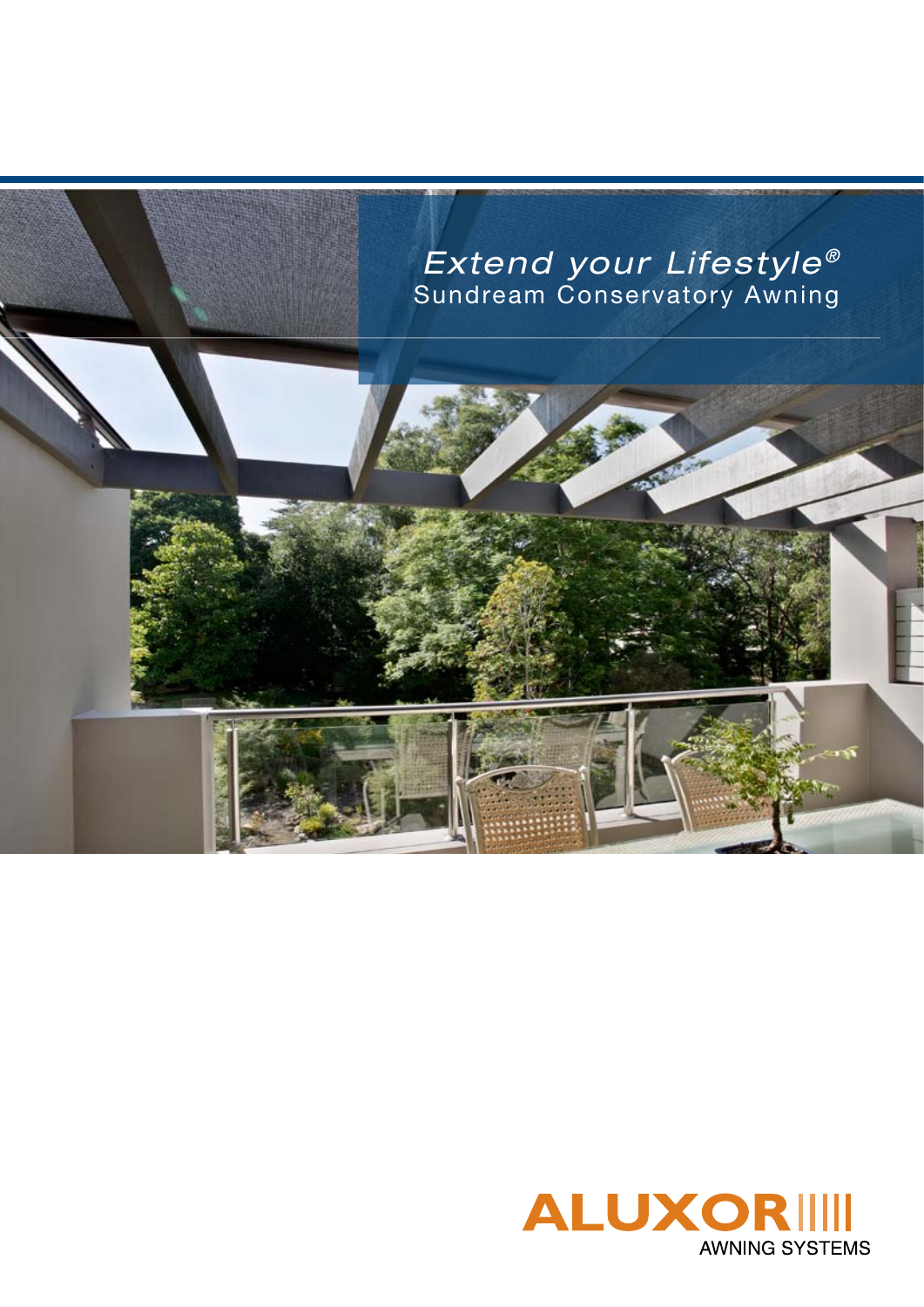## *conservatory awnings*

**The Sundream Conservatory Awning** is especially designed for mounting above glass roofs or pergolas, to stop sun and heat before they reach the interior of your home or business.

The Sundream is a highly versatile and robust awning which runs in sturdy aluminium guide tracks that are designed for durability and maintenance free operation.

The internal roller system has two heavy duty spring units that are increasingly loaded while the awning extends, so that the cover is always being kept under tension, ensuring its smooth operation.

The design allows for a variable **steeraround** function that enables the awning to turn corners of up to 90 degrees.

Awnings can extend to 6.5m in width and 6.5m in projection (up to a total of 39m²) with coupled units extending up to 24m wide to a total of 120m². All awnings are motorised and powdercoated to your choice of colour.

*Below images: a/ Cassette headbox, track, and extension legs b/ Steeraround, c/ Internal spring, d/ Front rail*



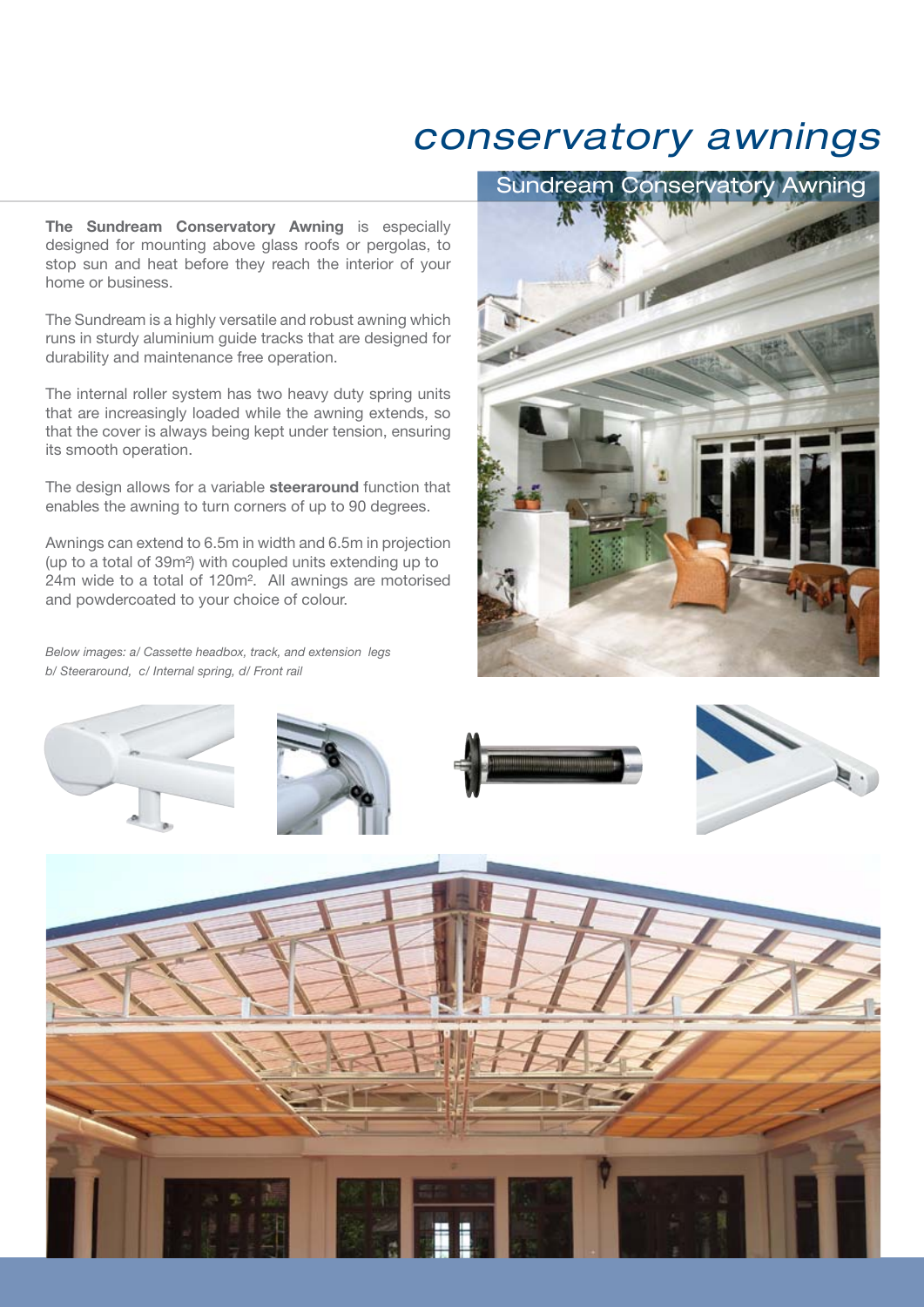## Sundream Conservatory Awning



**The Steeraround** design is ideal for pergolas and for A frame glass conservatories. The design can be customised to suit a wide range of structures.

The Sundream Conservatory Awning can also be supplied with an **Integrated mounting frame and gutter system.**

The integrated frame is supplied with two front posts and headbox mounting plates. Additional back posts are also available.

*Below images: e/ Adjustable mounting foot, f/ Integrated mounting frame section, g/ Gutter system, h/ Mounting post base, i/ Headbox fixing for intergrated frame.*



## **Specifications**

- *Headbox size (h x d)* 170 x 230mm *Total height including mounting feet* 213mm *Width range single / coupled units (m)*  $\checkmark$  1.4m − 6.5m / 24m *Maximum projection (metres)* ↓ 6.5m *Maximum single / coupled unit m<sup>2</sup>*  $\checkmark$  39m<sup>2</sup> / 120m<sup>2</sup> *Steeraround A* Up to 90º *Integrated mounting frame and gutters* Adjustable mounting feet **Adjustable mounting feet Research Section** For lateral fixing adjustment *Extension legs A* Custom height *Side mount brackets A* Fitting to walls / steel beams *Fabric support tube* ★ For certain sizes *Motorised (manual not available)*  $\checkmark$  Hardwired (manual not available) *Motorised with remote option A* Includes handheld remote control *Automation features A* Sun, wind and timer systems *Extruded aluminium cassette and tracks √* 140 powdercoat colours *Fabric* **Acrylic canvas** *√* Acrylic canvas
- -
	-
	-
	-
	-
	-
	-
	-
	-
	-
	-
	-
	-
	-
	-
- *Fabric A PVC plastisol coated or pre-tensioned*

: Standard A: Available

*Designs and specifications for all awnings are subject to change without notice.*

*CARE: The Sundream is designed as a sunshade system. Although the acrylic fabric can withstand light to heavy rain, this may result in water pooling that may stretch the fabric over time.*









*Extend your Lifestyle® with an Aluxor Awning*